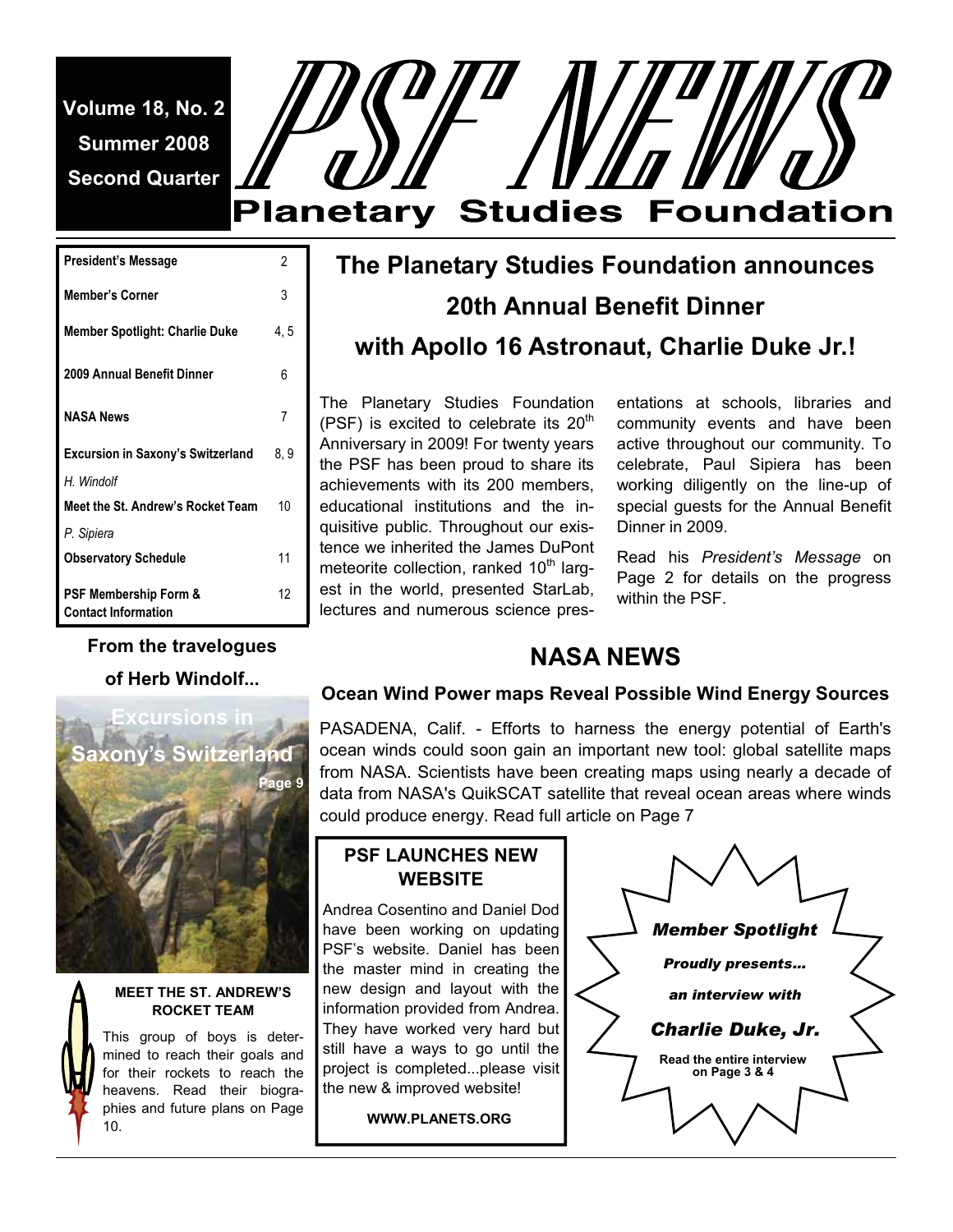### **PRESIDENT'S MESSAGE**

The second quarter of the year has been an extremely busy time for us at the Planetary Studies Foundation. As I had mentioned in a previous *PSF News*, the Planetary Studies Foundation is in transition and we are making exceptional progress in consolidating our operations and formulating a new strategic plan for the next ten years. Next February  $8<sup>th</sup>$ , the PSF will celebrate its  $20<sup>th</sup>$ anniversary and we can look back on that time with a great sense of pride on all our accomplishments. One aspect of our organization that has been very consistent throughout those years is that we do not sit-back and rest on our laurels. PSF is a very forward-looking organization and it is continuously searching for new opportunities. Our strategic planning committee has developed a very exciting plan for consideration, and it will be presented at the **Annual Members Meeting to**  be held on August 23<sup>rd</sup> at the Farmer's Guest House in Galena, Illinois. I encourage as many members as possible to attend, but if that is not possible, the strategic plan will be published in the Fall issue of *PSF News.*

 The PSF has finally consolidated all of its office, library, and museum exhibit materials at our Elizabeth, Illinois facility. For the past two and one-half years the PSF was situated at the Challenger Learning Center in Woodstock, Illinois. During our stay we provided numerous StarLab presentations, guest lecture programs, and developed an educational exhibit showcasing many of our meteorites, astronaut artifacts, and Antarctic expedition memorabilia. Challenger staff has estimated that over 30,000 people viewed our exhibit during its two-year tenure. At our April 2008 Executive Board meeting it was decided that we would consolidate all of our materials in one location and develop a new strategic plan for the future. In the final week of June, PSF staff members and several member volunteers provided the necessary "muscle" to support the professional movers. Specifically my thanks to: **Theresa Havlik-Butts**, **Eleanor Powell**, and **Diane, Paula**, and **Caroline Sipiera**. Also, special thanks for a generous monetary donation from **Robert Renguso of Marlin Environmental, Inc.** and the in-kind donation of **Gary Scharpf of Galena Moving**. Without the help of these individuals the move could not have been accomplished in such an efficient and timely manner. Now, with our central headquarters in Galena and our educational assets located only nine miles away in Elizabeth, Illinois, we are positioned to re-organize and prepare for our future endeavors.

It is with great pleasure that I can announce the full guest program for the PSF's 20<sup>th</sup> Anniver**sary Celebration on March 21, 2009**. Our featured speaker will be **Apollo 16 astronaut Charlie Duke**. Over the last ten years Charlie Duke has been a very special friend to the PSF and he has indicated that he has a wonderful surprise in store for us to commemorate our  $20<sup>th</sup>$  anniversary. Joining Charlie Duke in our guest spotlight will be two television icons, **Jerry Mathers** and **Tony Dow** from the *Leave It To Beaver* Series*.* One might ask, what does Charlie Duke and *Leave It To Beaver* have in common? Trivia buffs might instantly make the connection. On October 4<sup>th</sup>, 1957 the Russians launched *Sputnik 1* into orbit, an event that initiated a *Space Race* that would eventually take us to the Moon. On that same night *Leave It To Beaver* aired its first program. So one could say that the *Race to the Moon* began with *Leave It To Beaver* in 1957, and ended with PSF members Charlie Duke in Apollo 16 and Jack Schmitt in Apollo 17 leaving their footprints on the Moon in 1972. Please join us for this very special night!

### *Paul P. Sipiera*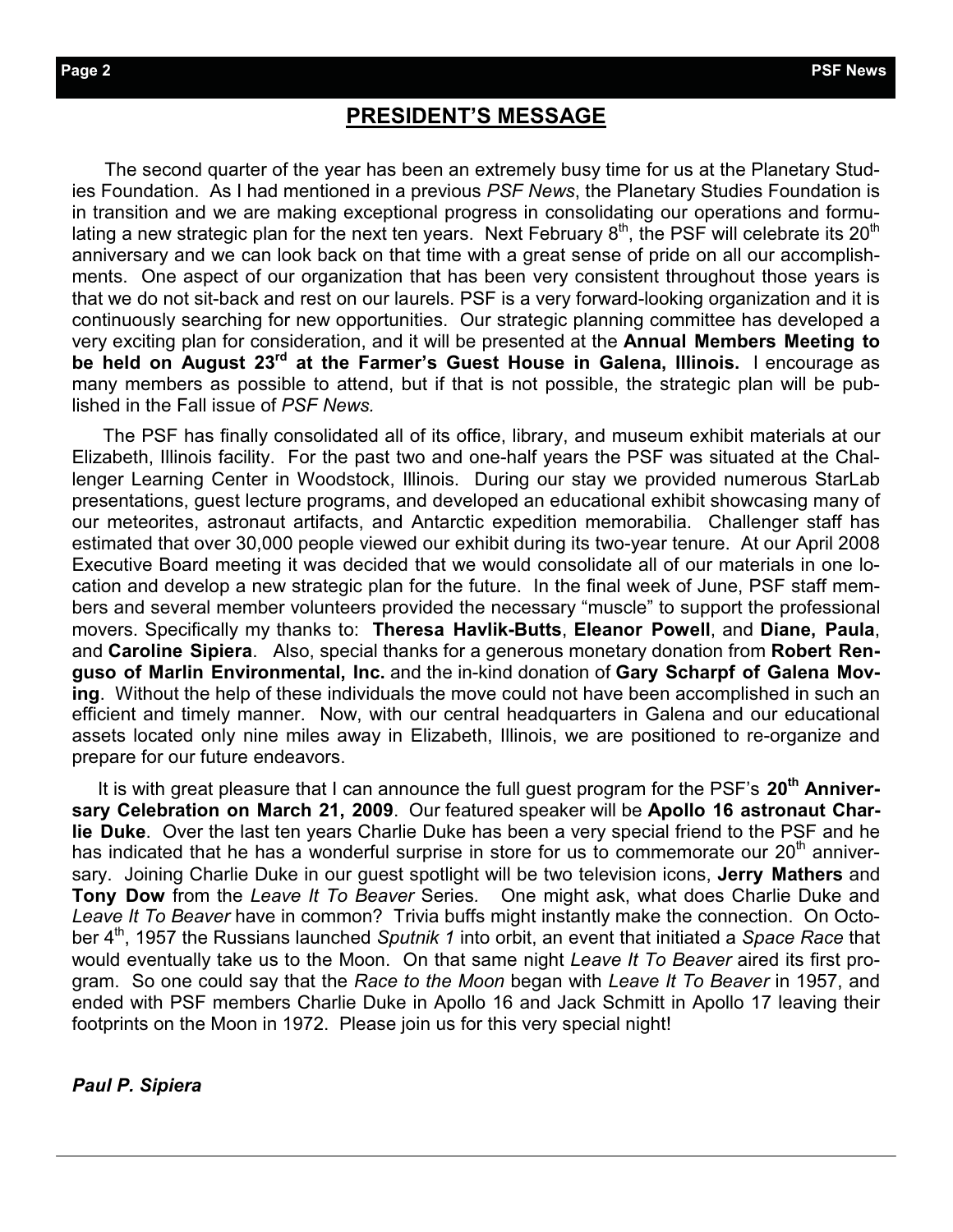### **DONOR'S SPOTLIGHT**

**Robert Renguso** 

*Marlin Environmental, Inc.* 

**Gary Scharpf** 

### *Galena Moving*

### **NEW MEMBERS**

**Contributing**

Larry & Sindy Main

### **Student Member**

Eleanor S. Powell

**RENEWING MEMBERS**

**Family** 

 Jess & Kathie Farlow Jim and & Sandy Napolitan

**Individuals** 

Nancy Heggem

### **MEMBERS CORNER**

#### *IN THE NEWS*

- Sarah Butts, daughter of PSF Associate Board member David Butts, has recently returned from Cambodia where she was a participant in a program of comparative medical procedures.
- x **Richard Garriott** is currently in Russia preparing for his up-coming flight to the International Space Station. To follow Richard's progress and to ask him questions, he can be contacted at: *www. richardinspace.com* or at *www. challenger.com*
- x In June, PSF Associate Board member **Trevor Ireland** from Australia, dropped in at PSF Headquarters in Galena for a short visit on his way to a science meeting in Madison, Wisconsin. He returned to Australia for a week and it was then off to St. Petersburg, Russia for another meeting. Trevor has extended an invitation to PSF members to come to Australia in 2012, when he and Australian National University are hosting the Annual Meteoritical Society Meeting in Cairns near the Great Barrier Reef.
- New student member Eleanor S. Powell is off to western Montana for a six week geological field camp. Eleanor is a senior at Smith College in Massachusetts and served this past June as a research intern working on the cataloging and inventory of the PSF Meteorite Collection.
- **Paul A. Solarz** recently returned from a European adventure where he participated as chaperon for high school students from the Arlington Heights School District. Rumor has it that Paul will be out of therapy by the beginning of the next academic year!
- Herb and Ute Windolf just returned safe and sound from their exciting safari to Africa. We look forward to Herb's descriptive narrative in a future *PSF News*.
- x The **Planetary Studies Foundation** is sponsoring two students with travel grants to the **2008 Meteoritical Society Meeting in Japan**. The recipients, **Katerina Bartosova** from the University of Vienna, Austria and **Renaud Deguen** of the Maison des Geosciences in France, were selected by a committee from The Meteoritical Society.

#### *CONGRATULATIONS*

- x To **Andrea M. Cosentino**, PSF Administrative Assistant and *PSF NEWS* Editor on receiving her A.A. Degree from Harper College in Palatine, Illinois.
- To Kenneth Johnson, PSF student member and member of the St. Andrews Rocket Club, who is working as a summer intern with design engineers at the Glenn Research Center in Ohio.
- x To **Jim and Diane Reed** on the recent marriage of their daughter Rebecca to Joel Wild. PSF's best wishes to the happy couple.
- x To **Paula F. Sipiera** for taking first place in a Lions Club writing contest for her essay entitled: *Taking a Stand in History: Why Do We Even Say the Pledge of Allegiance?*
- x To PSF astronaut members **Alan Bean**, **Scott Carpenter**, **Walt Cunningham**, **Charlie Duke, Owen Garriott**, **Jim Lovell, Jack Lousma, Edgar Mitchell, Jack Schmitt** and **Al Worden** who appeared in the Discovery Channel documentary *When We Left Earth.*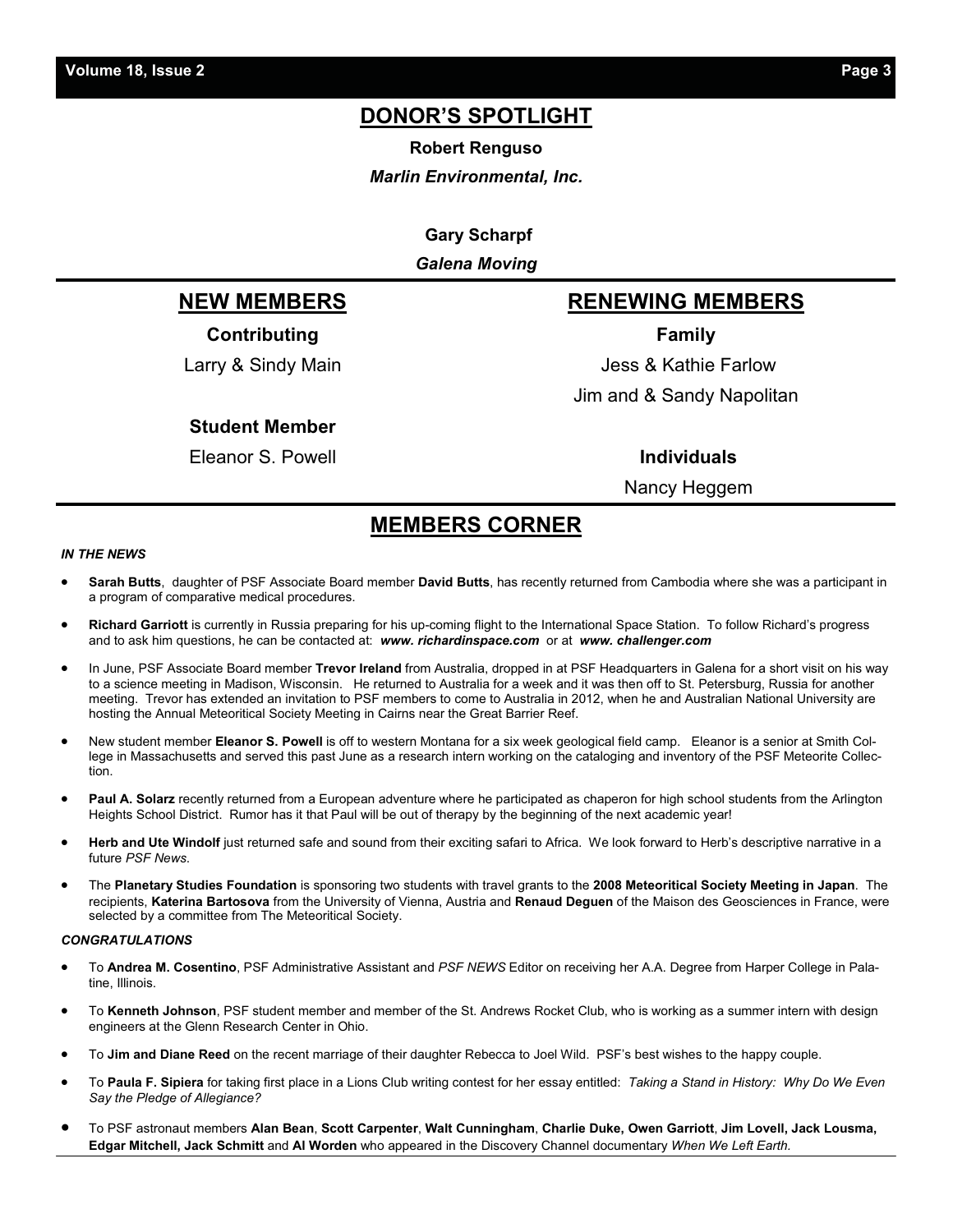# **Member Spotlight: Charlie Duke, Jr.** Interviewed by: Andrea Cosentino

Charlie Duke was born on October 3, 1935 in Charlotte, North Carolina. He attended Lancaster High School and after high school he started his long educational journey. In 1963 he married his wife, Dorothy Meade Claiborne. The two of them have two sons, Charles III and Thomas and eight grandchildren!

Duke has logged 4,147 hours of flying time which includes 3,632 hours in a jet aircraft. Duke is most famous for his participation in Apollo 16 as lunar module along with John W. Young as space commander and Thomas K. Mattingly II as command module pilot. Apollo 16 was the first scientific expedition to inspect, survey and sample materials and surface features in the Descartes



region of the lunar highlands. Apollo 16 achievements include: largest payload placed in lunar orbit (79,109 pounds); first cosmic ray detector deployed on lunar surface; first lunar observatory with the far ultraviolet camera; and longest inflight EVA from a command module during trans-earth coast (1 hour and 13 minutes). Duke logged 265 hours and 51 minutes in space, which includes 21 hours and 28 minutes in extravehicular activities.

Duke retired from NASA in 1975 to enter private business in San Antonio. Currently, Duke serves as the owner of Duke Investments and President of Charlie Duke Enterprises, Inc. He actively works as a motivational and inspirational speaker. He and his wife reside in New Braunfels, TX and have co-authored the book, Moonwalker. Duke has spoke once before at an Annual Benefit Dinner for the Planetary Studies Foundation and according to most guests in attendance, he was one of the most interesting and funny speakers we have had to date. To learn more about Charlie Duke, visit his website at www.charlieduke.net

- **PSF:** Where did you go to college and what did you study?
- *Duke:* Graduated, Valedictorian, Admiral Farragut Academy, St. Petersburg, Florida, 1953

B.S., Naval Sciences, U.S. Naval Academy, 1957

M.S., Aeronautics & Astronautics, Massachusetts Institute of Technology, 1964

Graduated U.S. Air Force Test Pilot School, 1965

Honorary Ph.D. University of South Carolina, 1973

Industrial College of The Armed Forces, 1978

Honorary Ph.D. Francis Marion College, 1990

- **PSF:** What inspired you into a space career?
- *Duke:* As a young fighter pilot in 1961, I was impressed with the first manned space flights. Then at MIT, I worked on the Apollo Guidance & Navigation system and met some of the Astronauts. I began to think about an astronaut career then and in 1965 after graduating from Test Pilot School, I was qualified to apply an so I did.
- **PSF:** What are you currently doing now?
- *Duke:* I am doing a variety of things. Some consulting on the future Moon missions, speaking, Christian ministry, and some business interests.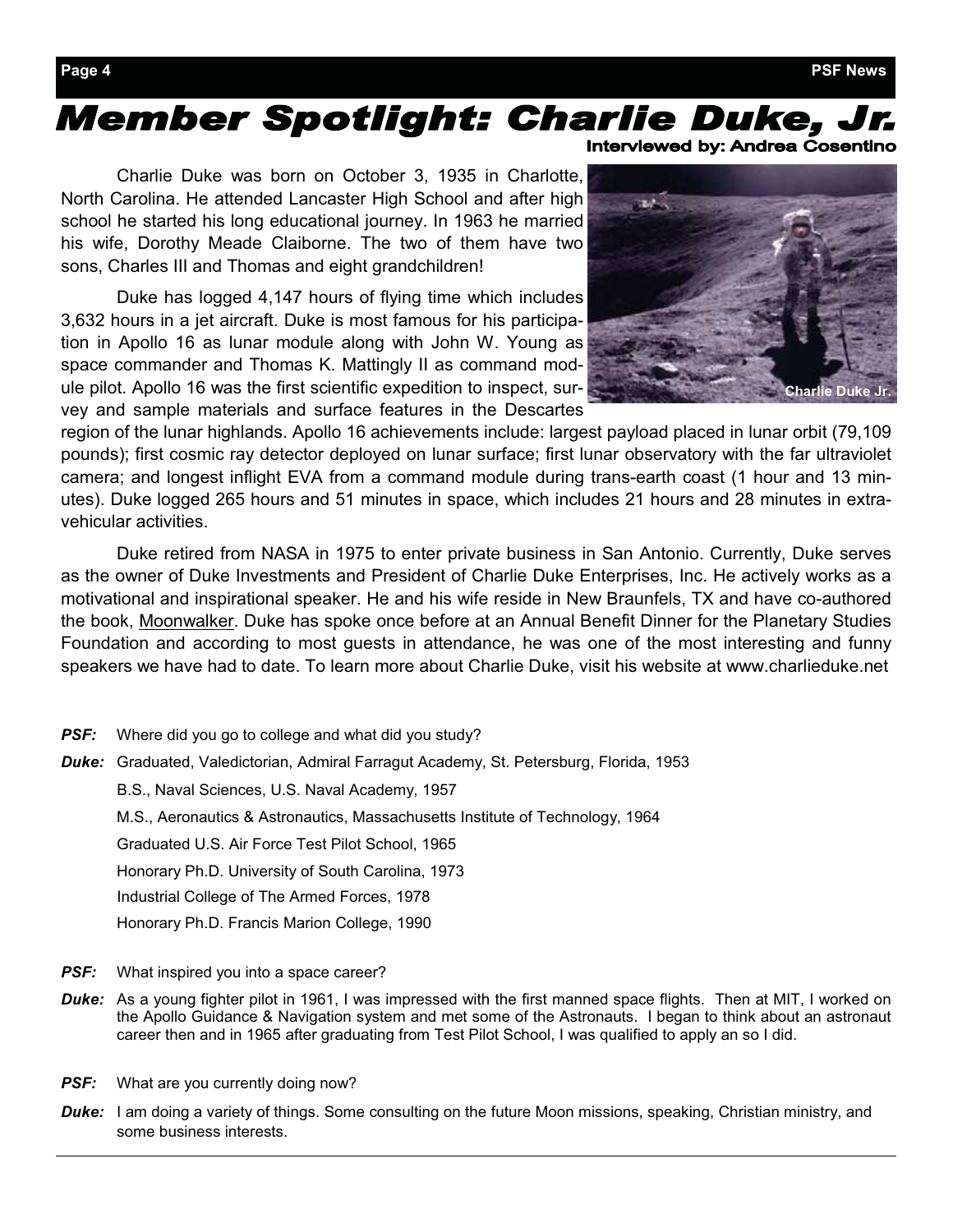### Volume 18, Issue 2 **Page 5 Volume 18, Issue 2 Page 5**

**PSF:** Which other careers would you have liked to attempt besides the one you have now?

- **Duke:** I have thought about a lot of other careers, sports, politics, but they were mostly dreams.
- **PSF:** What is one of your most memorable achievements and what makes it special?
- **Duke:** I think the landing on the moon and our subsequent exploration has to be a most memorable moment for me.
- *PSF:* What are your hobbies?
- **Duke:** Hunting, fishing, reading, flying and golf.
- **PSF:** Which personal story do you never get tired of telling?
- **Duke:** My walk on the moon and my walk with God.
- **PSF:** What is one thing you wish people knew about you?
- **Duke:** I really enjoy people and interacting with them.
- **PSF:** What is the best advice you ever received?
- **Duke:** Trust in the Lord with all your heart and lean not on your own understanding.
- **PSF:** Where do you see yourself in ten years?
- *Duke:* Hopefully still in good health, staying active and enjoying my grandchildren, and anticipating the next landing on the moon.



**PSF:** What advice would you give to our young readers?

*Duke:* Work hard. Do the best you can in school. Take care of your body. Set big goals and dream big dreams.

# Thank you Charlie! We look forward to seeing you in March!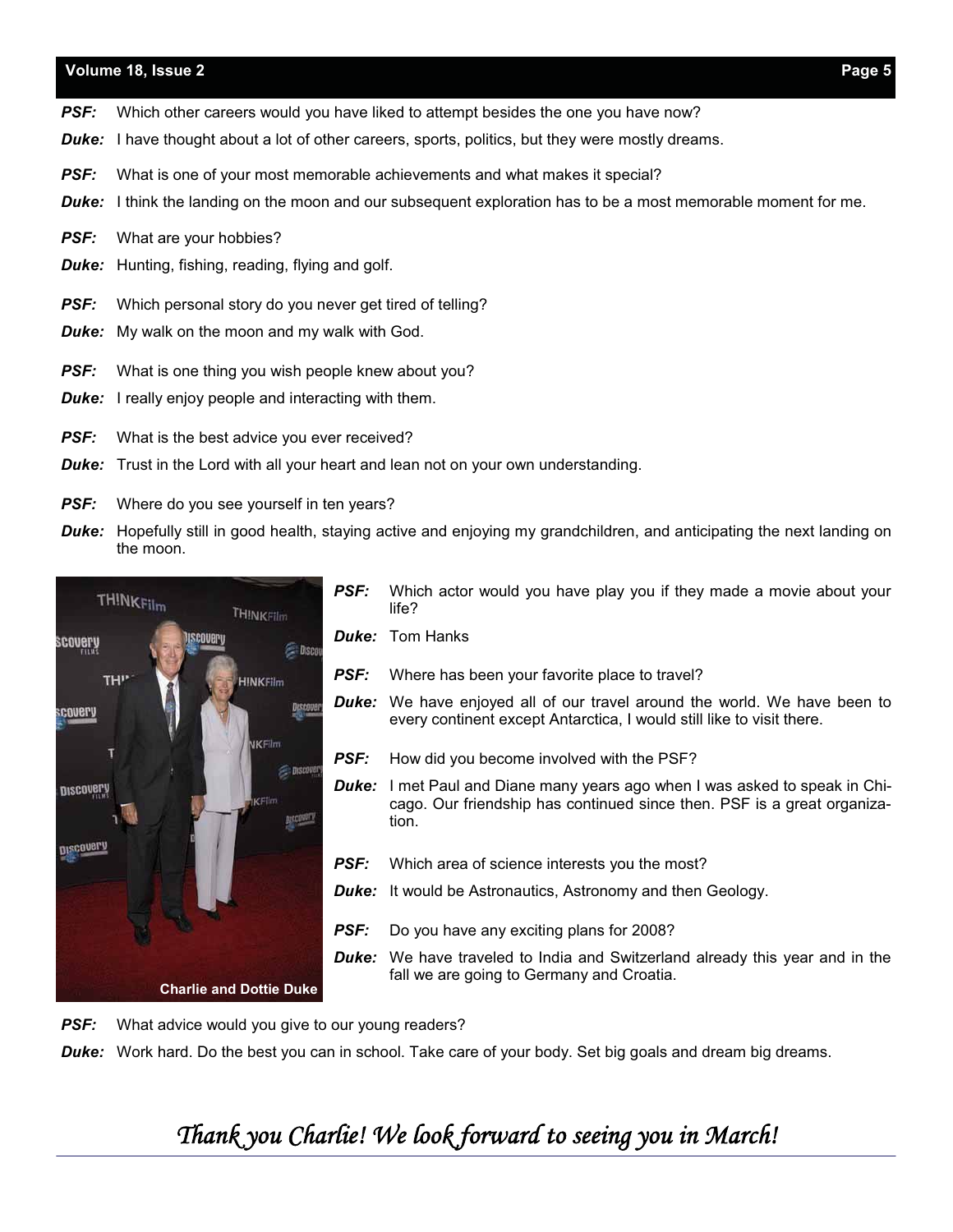**The Planetary Studies Foundation Cordially invites you to attend the 20th Annual Benefit Dinner with Apollo 16 Astronaut and 10th man on the moon**  *Charlie Duke, Jr.* 





**Saturday, March 21, 2009 5:30 p.m.—10:00 p.m.** 

**Cocktails, Dinner, Live Auction, Keynote speaker and an appearance by two Hollywood Celebrities** 

> **Poplar Creek Country Club 1400 Poplar Creek Drive Hoffman Estates, Illinois**

**Price TBD at Annual Members Meeting Tickets go on sale November 1, 2008 Limited Seating** 

*To reserve a ticket, call the Planetary Studies Foundation at 815.858.2014*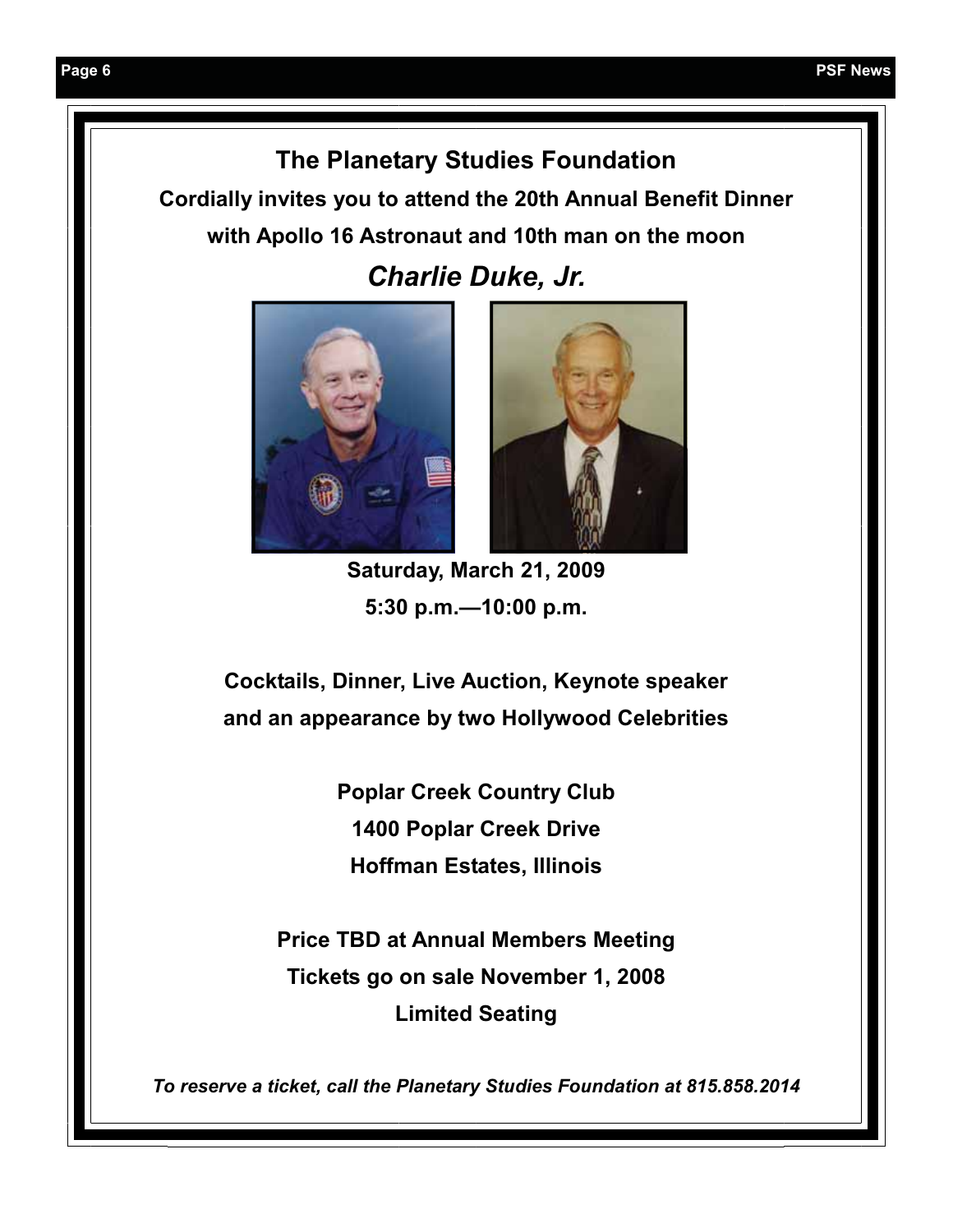### **Ocean Wind Power maps Reveal Possible Wind Energy Sources 07.09.08**

PASADENA, Calif. - Efforts to harness the energy potential of Earth's ocean winds could soon gain an important new tool: global satellite maps from NASA. Scientists have been creating maps using nearly a decade of data from NASA's QuikSCAT satellite that reveal ocean areas where winds could produce energy.

The new maps have many potential uses including planning the location of offshore wind farms to convert wind energy into electric energy. The research, published this week in Geophysical Research Letters, was funded by NASA's Earth Science Division, which works to advance the frontiers of scientific discovery about Earth, its climate and its future.

"Wind energy is environmentally friendly. After the initial energy investment to build and install wind turbines, you don't burn fossil fuels that emit carbon," said study lead author Tim Liu, a senior research scientist and QuikSCAT science team leader at NASA's Jet Propulsion Laboratory in Pasadena, Calif. "Like solar power, wind energy is green energy."

QuikSCAT, launched in 1999, tracks the speed, direction and power of winds near the ocean surface. Data from QuikSCAT, collected continuously by a specialized microwave radar instrument named SeaWinds, also are used to predict storms and enhance the accuracy of weather forecasts.

This is a portion of an image of QuikSCAT data that shows wind power density over global oceans for winter (top panel) and summer (lower panel) in the Northern Hemisphere. *Image courtesy: NASAJPL*

Wind energy has the potential to provide 10 to 15 percent of future world energy requirements, according to Paul Dimotakis, chief technologist at JPL. If ocean areas with high winds were tapped for wind energy, they could potentially harvest up to 500 to 800 watts of wind power per square meter, according to Liu's research. Dimotakis notes that while this is less than peak solar power, which is about 1000 watts per square meter on Earth's surface when the sky is clear and the sun is overhead at equatorial locations, the average solar power at Earth's mid-latitudes under clearsky conditions is less than a third of that. Wind power can be converted to electricity more efficiently than solar power and at a lower cost per watt of electricity produced.

According to Liu, new technology has made floating wind farms in the open ocean possible. A number of wind farms are already in operation worldwide. Ocean wind farms have less environmental impact than onshore wind farms, whose noise tends to disturb sensitive wildlife in their immediate area. Also, winds are generally stronger over the ocean than on land because there is less friction over water to slow the winds down -- there are no hills or mountains to block the wind's path.

Ideally, offshore wind farms should be located in areas where winds blow continuously at high speeds. The new research identifies such areas and offers explanations for the physical mechanisms that produce the high winds.

An example of one such high-wind mechanism is located off the coast of Northern California near Cape Mendocino. The protruding land mass of the cape deflects northerly winds along the California coast, creating a local wind jet that blows year-round. Similar jets are formed from westerly winds blowing around Tasmania, New Zealand and Tierra del Fuego in South America, among other locations. Areas with large-scale, high wind power potential also can be found in regions of the mid-latitudes of the Atlantic and Pacific oceans, where winter storms normally track.

The new QuikSCAT maps, which add to previous generations of QuikSCAT wind atlases, also will be beneficial to the shipping industry by highlighting areas of the ocean where high winds could be hazardous to ships, allowing them to steer clear of these areas.

Scientists use the QuikSCAT data to examine how ocean winds affect weather and climate, by driving ocean currents, mixing ocean waters and affecting the carbon, heat and water interaction between the ocean and the atmosphere. JPL manages QuikSCAT for NASA. For more information about QuikSCAT, visit: http://winds.jpl.nasa.gov .

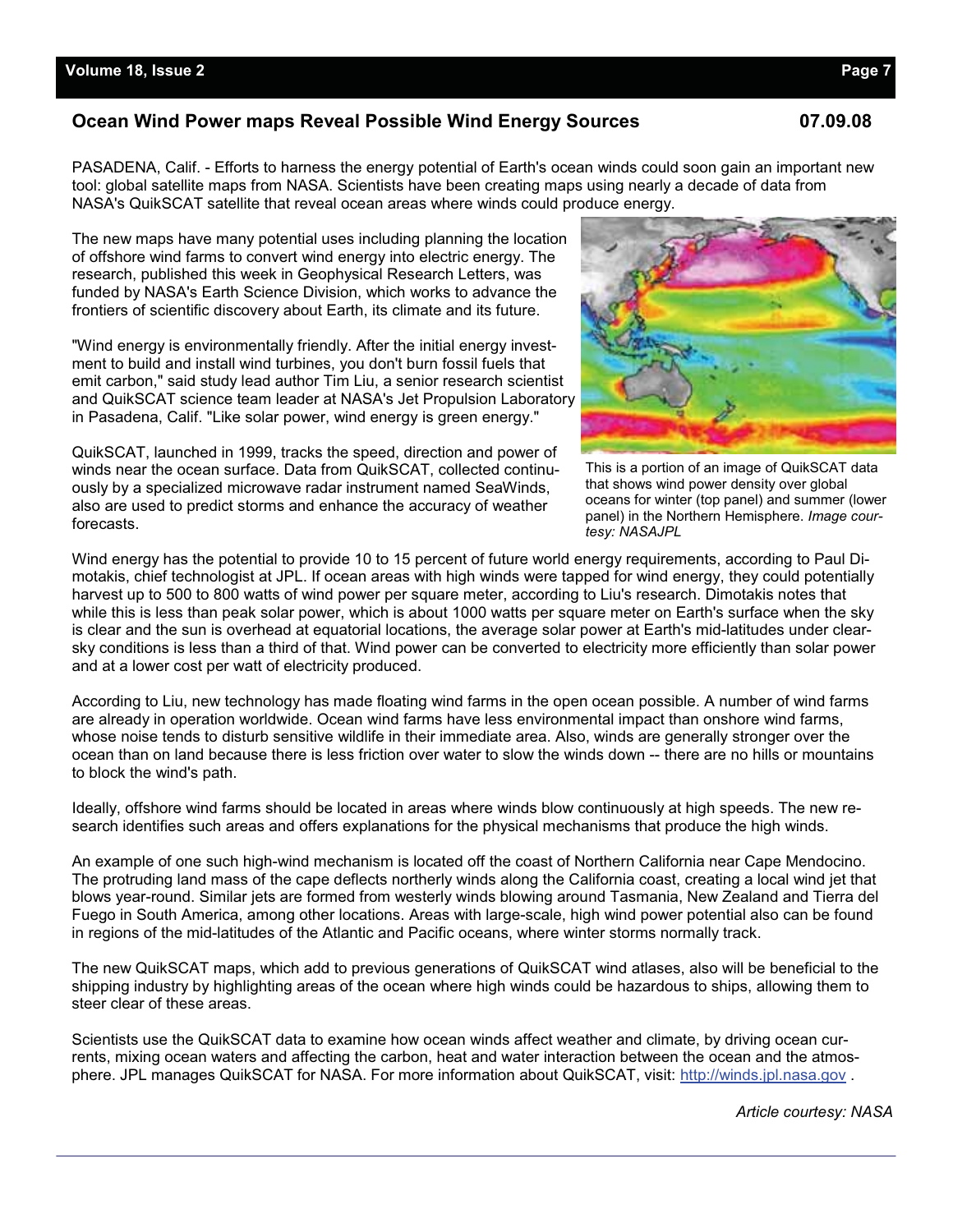### **Excursions in Saxony's Switzerland**

An Area in southeastern Germany extending into the Czech Republic.

One hundred million years ago an ocean began to cover large parts of Europe. For fifteen million years streams and rivers eroded the islands and surrounding elevations, carrying mainly quartz sand to the ocean's bot-



tom, depositing this material, layer by layer, close to 600 meters deep. In time these layers were compressed to gray marine sandstone. These stone layers, from 20 to 120 meters thick, are interspersed by clay layers up to 4 meters thick. Clay was laid down early on, so that thicker sandstone layers dominate the upper layers. Subsequent uplifts created vertical cracks in the stone. Sandstone, being permeable, allows rainwater to penetrate downwards until it is stopped by an impermeable clay layer which directs it sideways until the water finds an exit.

When the ocean's waters finally retreated and erosion of

### by Herb Windolf / October 2007

the sandstone masses by rain and the Elbe River began, the vertical cracks and the particular layering created a wild landscape of table mountains, spires, towers, needles and ridges, with clefts, narrow, steep canyons and small valleys. Were they not covered nowadays by forests and undergrowth these formations would be reminiscent of Monument Valley.

Beginning in the stone age, men built defensible positions on some of the peaks and table mountains, such as the mighty, never conquered Fortress Koenigstein. Other such elevations feature inns where the hiker can delight in one of Saxony's specialties, Sauerbraten with red cabbage and dumplings, washing them down with a stein of beer or some good Saxonian wine. From these heights we enjoyed farreaching views across this so varied landscape – my wife, myself, together with our sister and brother-in-law. One of these table mountains, the Bastei, once an ancient mountain bastion, high above the Elbe river, even sports a hotel which can be reached by car.

For the hiker seeking simpler pleasures, many a promontory offers a place for a snack or sack lunch. Looking down a couple of hundred meters may be forested valleys or freshly plowed fields, others showing the tender green of recently sown winterwheat. Nearby or in the distance, other rock formations and outcrops may be visible. For the knowledgeable, mushrooms grow everywhere throughout the surrounding forests.

While some of the trails are level, most have steep elevation differences. The area's trails are maintained by the national park service. To overcome slopes with wooden beams providing stairways. When the trails pass through canyons, ravines and gorges, they become stairs and ladders of aluminum. In some of the wildest parts, there are steel rails or handles solidly imbedded in rock. We appreciated these handholds most when we descended the Wilde Hoelle (Wild Hell), a convoluted, narrow canyon which the normal hiker would be unable to cross without the handholds. Many a promontory would be inaccessible without the stairs and ladders.

On one of our excursions, our trail passed through several gorges along numerous stair-

# "In some of the wildest parts, there are steel rails or handles solidly imbedded in rock."

ways. Eventually, we had climbed up on ladders to the top of the Schrammsteine (Scarred Rocks). Then, being uncomfortable with the height, I climbed down to a lower flat area from where three trails departed. While I had a snack there, a large group of about twenty people came up the ladder, all looking like hikers, but some were carrying fancy photographic equipment. They took a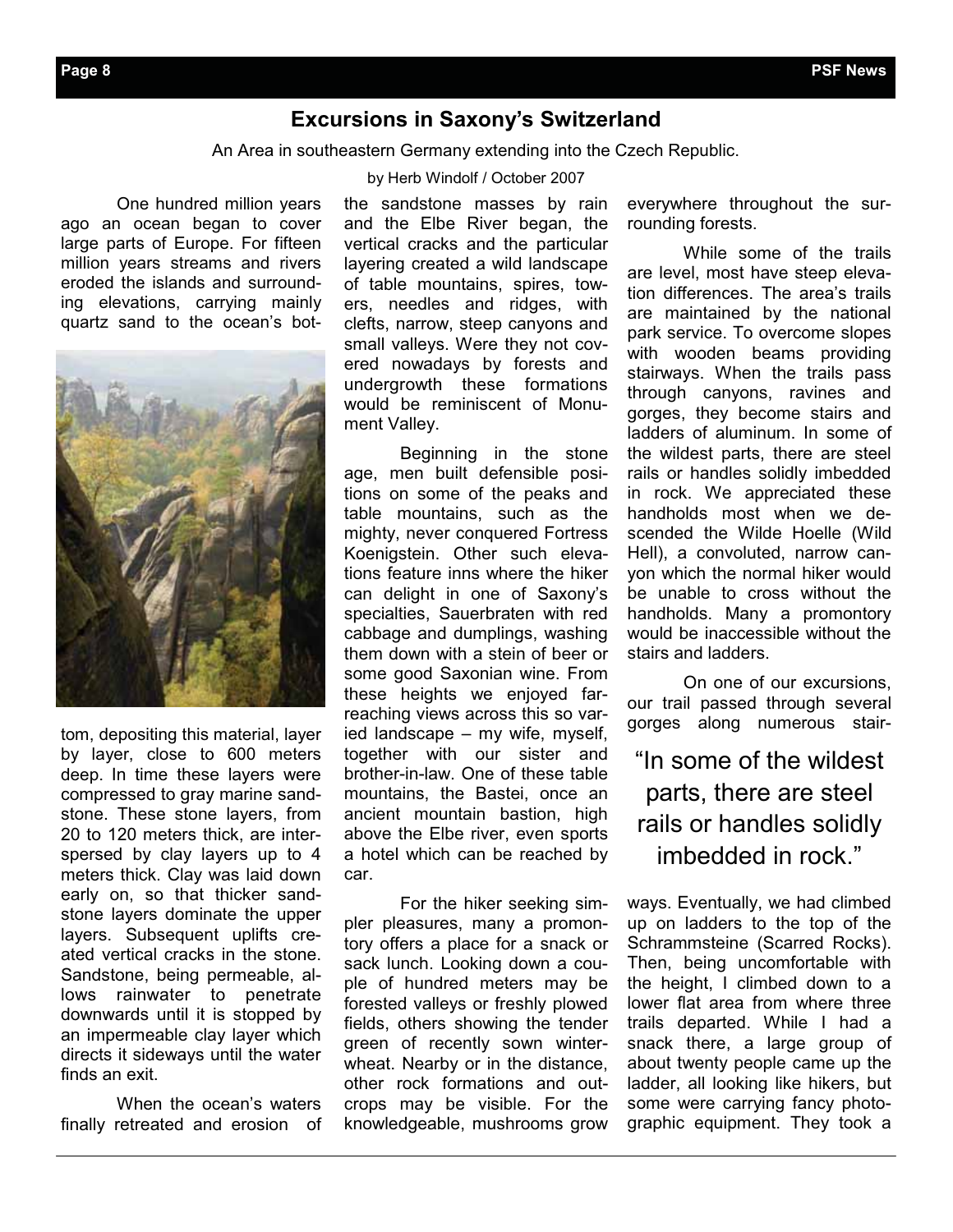

break from their climb right in front of me. Suddenly, I did a double-take. There, not three paces distant, being part of this group, stood the German President, Horst Koehler with his wife Luise. My wife, having come down by then, got very busy snapping his picture. While there are some substantial differences, imagine George and Barbara Bush climbing up there!

Among many other hikes, their ups and downs straining our calf muscles, we also took a silent, leisurely, oar-powered boat trip through the narrow canyon of the dammed Kirnitzsch River, a tributary of the Elbe River. Another excursion on one of the old side-paddle steamers brought us to the town of Rathen by the Elbe . Started in 1836, the Saxon Steamship Company is the oldest steamship company in the world with the most paddle wheelers and ships. From Rathen, which features the Karl-May-Festival, we hiked up the Bastei Mountain to view the remnants of its ancient fortification and looked way-down to the Elbe River where a paddlewheeler was making its way upstream.

Dresden, Saxony's capital,

was only an hour's drive away from our small A-frame vacation home in the village of Lichtenhain. On February 13, 1945, in a night air raid, the British leveled this ancient city, Dresden, with its many historic buildings causing a death toll of 30,000. The American writer, Kurt Vonnegut, experienced this event as an American POW. In 1969 his novel, Slaughterhouse Five, was published in which his literary alter ego. Billy Pilgrim, portrays Vonnegut's personal gruesome experience.

Today, much, but by far not all, has been rebuilt and restored – 44 years of communist rule were not conducive to the city's restoration. Today, Dresden, once again, has become a vibrant city featuring, among many other world-renowned historic buildings, the Zwinger, the Semper Opera House, and the Frauenkirche.

Our final day took us to the town of Radebeul where Germany's most successful writer, Karl May, had his residence. Between 1878 and 1910 he penned more than 80 novels and short stories dealing with the American West, the Orient, and other locales around the world, only some of which he visited towards the latter part of his life. Most were travel and adventure stories of his imagination, but usually well researched. His residence and the adjacent Villa Bearfat hold possibly the most extensive collection of Indian artifacts in Germany. A large diorama depicts the details of Custer's battle at the Little Bighorn. His writings did popularize the American West with the German public. Generations of youngsters grew up reading his adventure stories. Since little was translated into English, although into many other languages, I have made it my task to translate a number of his "Western" novels into English.

Finally, we entered the city of Meissen, where Johann Friedrich Boettger invented in the early seventeen hundreds the process of manufacturing porcelain which, until then, had to be imported from China, where the process had originally been discovered. From Meissen it, eventually, spread across the world.

In the Albrecht's Castle we admired the architecture and huge paintings of the Romantic period of the 18th century, depicting events from German history. It has been the seat of many Saxon kings. Its construction was begun by the first German King, Henry I, former Duke of Saxony, chosen



by his peers in 919 AD.

The cries of large flocks of migrating geese and cranes overhead called on us to journey on. Two hours later we arrived in Berlin. $\triangle$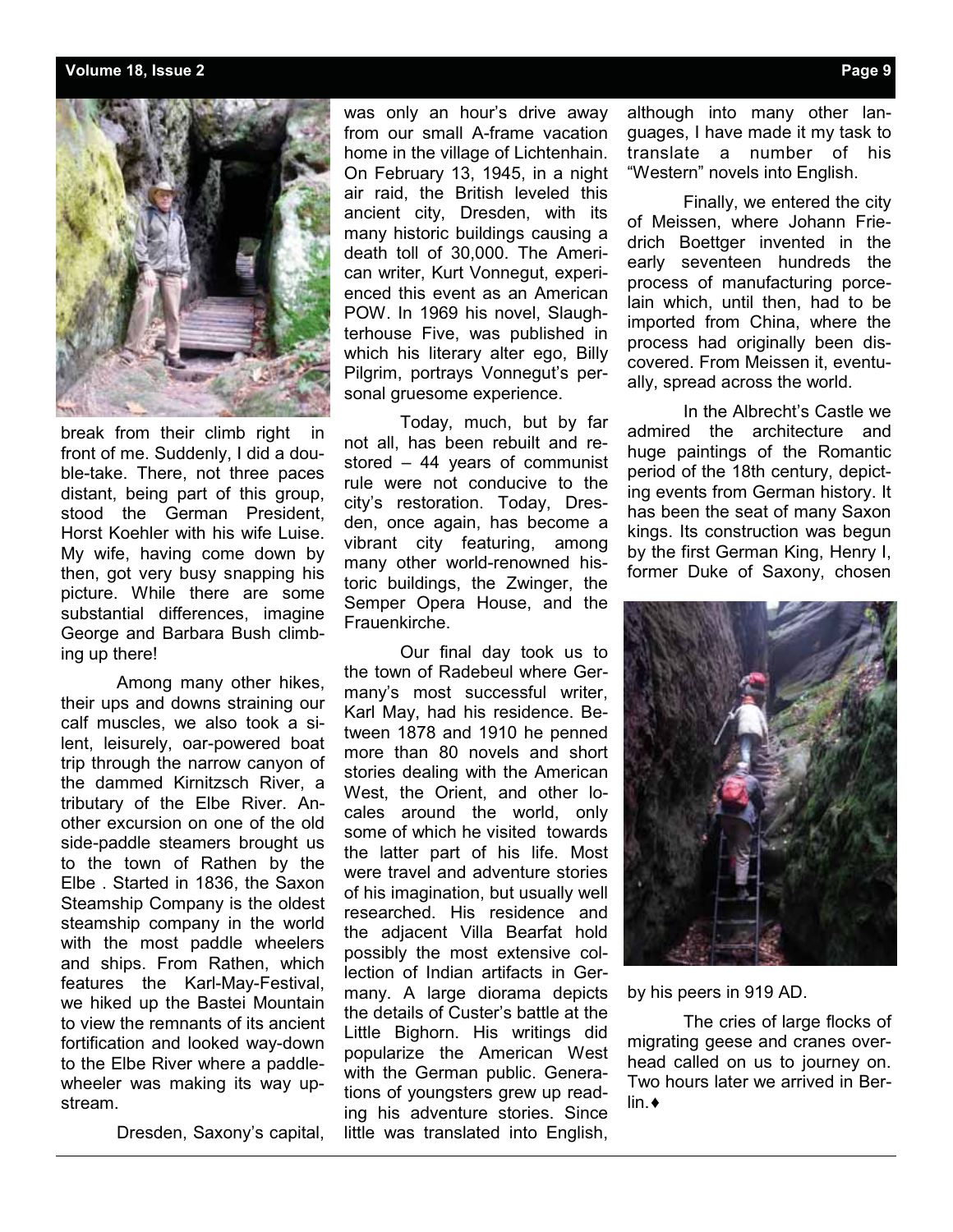# The Rocket Boys: Meet the St. Andrew's Rocket Team **By: Paula Sipiera**

#### Mike Cinquino, Age 17

 Mike is a senior at Hoffman Estates High School. His interests include robotics, computers, swimming and building rockets. Being on the rocket team, he has learned a great deal about teamwork and physics. Mike's most memorable experience being involved with the rocket team was when on one of their TARC qualifying flights, their rocket drifted into the middle of a lake during a thunderstorm and they had to manually fish it out! After high school, he would like to go to college and major in aerospace engineering. After college, his goal is to work for the aerospace industry, with his dream job being at NASA.

Mike is involved with Academic Honor Roll, Hoffman Estates Water Polo team and he is an active NAR member.





#### Ken Johnson, Age 17

 Ken is a junior at Maine South High School. His hobbies include computers, rocketry and sports. Being on the rocket team, Ken has gained the experience, knowledge and opportunities that would have been impossible otherwise. Ken was the Captain of his team and this really helped build his leadership skills. Ken's most memorable experience was launching their rocket on the Redstone Arsenal. He found it amazing to find missile parts, blow up tanks and 30 caliber machine gun bullets on the field. After high school Ken plans to attend the United States Air Force Academy in Colorado Springs, CO. His ultimate goal is to become an astronaut and travel to Mars or to the Moon.

Ken is involved with Honor Roll, football, volleyball, track and field, cross country, and Science Olympiad.

#### Michael Williamson, Age 17

his private pilot license.

 Michael is a senior at Maine South High School. His hobbies include computer generated imagery, writing, playing the piano and launching rockets. Being on the rocket team, Michael has gained a lot of experience in general understanding, science information and his friendships with the other teammates. His most memorable experience being involved with the rocket team was watching their giant, 13 foot tall, 45 pound rocket lift off with an earth shattering thunder and a six foot long flame. After high school Michael would like to attend the best school he can possibly attend, particularly the California Institute of Technology. After college, he would like to work for a major aeronautical engineering company, make a large sum of money and use it to buy an incredibly impossible engineered home.

Michael is involved with Science Olympiad, Adventure Club, and is interested in obtaining

Michael Williamson



#### AJ Witzke, Age 16

 AJ is a sophomore at Buffalo Grove High School. His hobbies include cross country running, baseball, snowboarding and solving Rubik's cubes and other puzzles. Being on the rocket team, AJ has gained the knowledge to build his own rockets and some engineering background he would not have acquired otherwise. AJ's most memorable experience being involved with the rocket team was when he saw a scale model of the Saturn V launch, at a high-power rocket launch at Midwest power 4. After high school, AJ plans to work on his engineering degree at the University of Alabama. After college, he hopes to work for an aerospace engineering company and he would like to see the rocket team win the Google X-Prize in the next 10 years.

AJ is involved with his school's engineering program "Project Lead the Way", Honors Advanced Algebra and Honors Chemistry.

For more information or to contact the team, please visit their website www.orionrocketprojectsli.com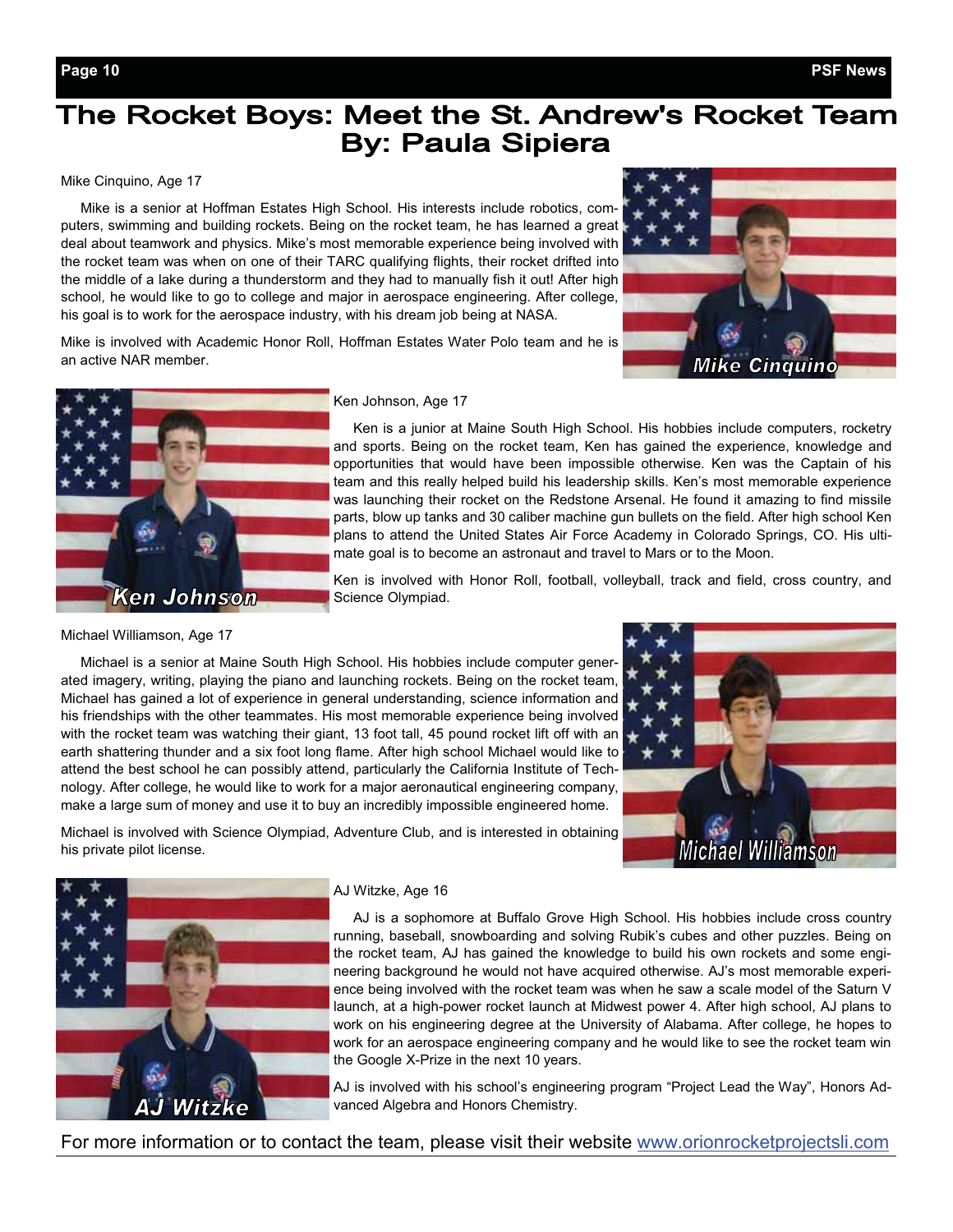## **Karl G. Henize Observatory 2008 Schedule**

*Summer Hours 8:30 - 10:00 p.m. Fall Semester Hours 7:30 - 9:30 p.m.* 

### *SUMMER HOURS IN EFFECT*

*Aug 8th - Jupiter, Antares, Vega, Ring Nebula, Lagoon Nebula, Omicron Cygni, Albiero, Dumbbell Nebula, Venus, Saturn, Mars, Regulus* 

*Aug 22nd - Jupiter, Vega, Altair, Dephinus, M10, M12, M13, M92, M3, Deneb, Omicron Cygni, Albiero* 

### *FALL HOURS IN EFFECT*

*Sept 6th - Jupiter, Altair, Moon, Vega, Ring Nebula, M15, Deneb, Omicron Cygni* 

*Sept 20th - Andromeda Galaxy, Dumbbell Nebula, Omicron Cygni, Deneb, Ring Nebula, Altair, M10, M12, M13, M92* 

*October 4th - Andromeda Galaxy, M52, Deneb, Sadr, Omicron Cygni, Albiero, Ring Nebula, M57, Vega, M92, Venus, Jupiter*

*October 18th - Venus, Jupiter, Great Square of Pegasus, M31, M15, M52, Double Cluster, Altair, Albiero, M92* 

*November 1st - Moon, Venus, Jupiter, M45, Taurus, Double Cluster, M31, Deneb, Vega, Albiero* 

*November 15th - Pleaides, Hyades, Aldebaran, M31, Deneb, Saiph, Deneb, Sadr, Vega*